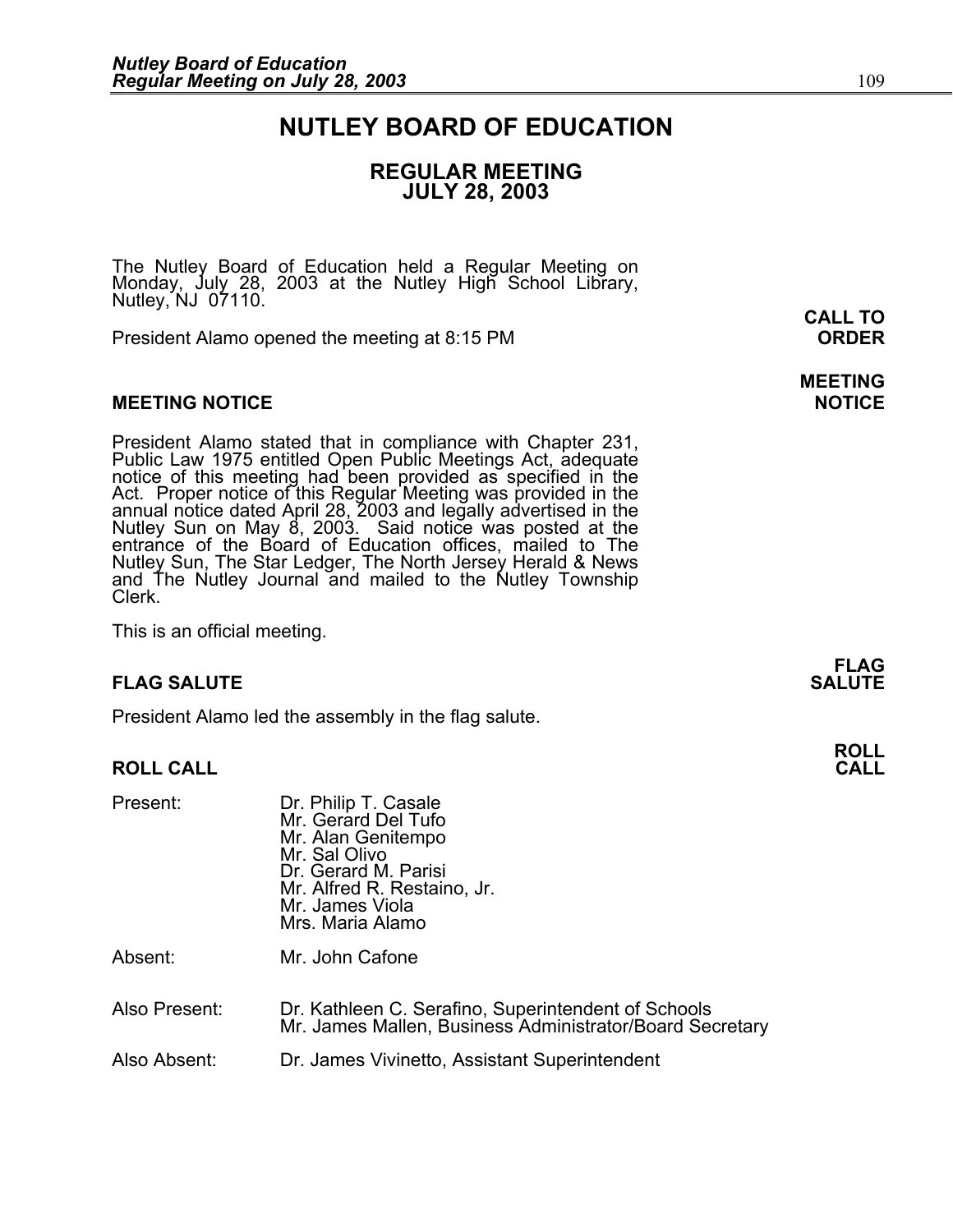### **APPROVAL OF MINUTES APPROVE**

**MINUTES** BE IT RESOLVED that the Board of Education approves the minutes of the Regular, Conference and Closed Executive Session Meetings of June 23, 2003, and the Special,<br>Conference and Closed Executive Session meetings of June 9,<br>2003.

Trustee Genitempo moved, Trustee Restaino seconded and the Board unanimously approved by voice vote a motion to approve the minutes.

### **CORRESPONDENCE CORRESPONDENCE**

A thank-you note from Toby D'Ambola for the Board's expression of sympathy on the passing of his mother.

Thank-you notes from the following retirees for the Board's retirement dinner and gift:

Marilyn Hannon Holly Naturale<br>Catherine Kinney

A letter from Alexandra Gaynor, Grade 5, regarding the name change of Yantacaw School.

A letter from Geraldine Misner regarding gum on the seats in the Oval.

### **SPECIAL ORDER OF BUSINESS SPECIAL ORDER**

Superintendent Serafino welcomed everyone in attendance and announced that awards would be presented tonight to students for athletic achievements. Mr. Frannicola and several coaches announced the recipients of the athletic awards as stated on Schedule A as appended to these minutes.

### **RECESS MEETING RECESS**

At 8:35 PM, upon the suggestion of President Alamo, Trustee Casale moved, Trustee Genitempo seconded, and the Board unanimously approved by voice vote a motion to recess.

#### **RECONVENE MEETING RECONVENE**

At 8:40 p.m. Trustee Casale moved, Trustee Parisi seconded, and the Board unanimously approved by voice vote a motion to reconvene the open public meeting.

### **OF BUSINESS A**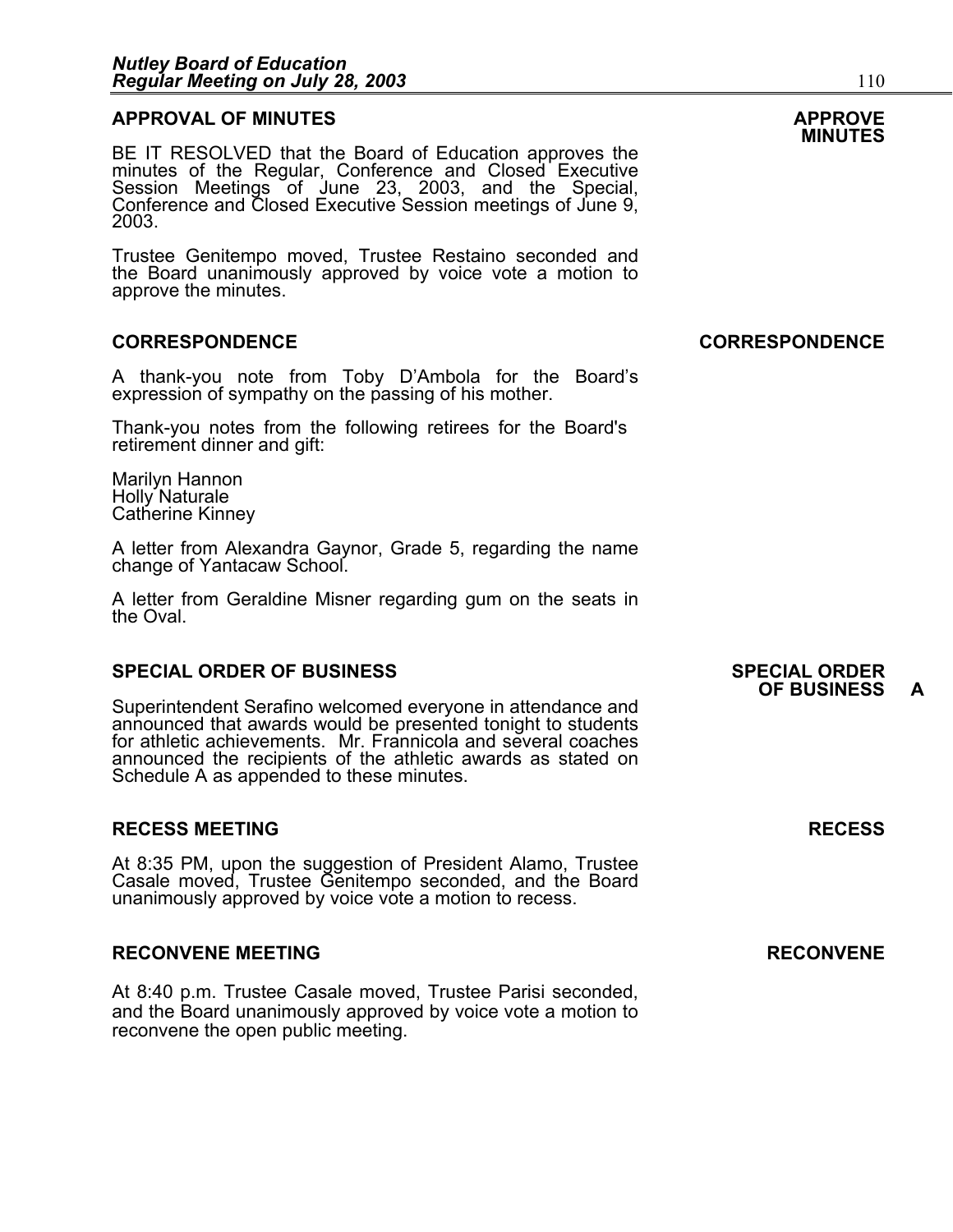### **SUPERINTENDENT'S REPORT SUPT'S REPORT A**

Dr. Serafino presented the Superintendent's Report dated July 28, 2003, Schedule A, which is appended to the minutes of this meeting.

Superintendent Serafino then introduced Mr. Adam Zellner, Executive Director of Smart Growth, a program to oversee growth in the state of New Jersey. He offered a presentation on the projects being considered for Nutley.

The trustees asked, and Mr. Zellner answered, several questions regarding Smart Growth.

On behalf of the Board, President Alamo thanked Mr. Zellner for his presentation and his consideration of the Township of Nutley.

Mayor Peter Scarpelli requested permission to introduce Senator Paul Sarlo who also spoke briefly in support of Nutley.

### **BOARD SECRETARY'S REPORT**

Board Secretary Mallen presented the Board Secretary's Report dated July 28, 2003 as listed on the agenda.

Mr. Mallen then introduced Mr. John Pepe of Thermal Industries Inc., Philadelphia, PA, the manufacturer of the replacement windows for the high school. Mr. Pepe presented<br>to the Board a sample of the replacement windows to be installed in the high school.

#### **HEARING OF CITIZENS (Resolutions Only) THEARING OF STATE AND REARING OF STATE AND REARING OF**

Resident Mark Azierski expressed his concern regarding the quality of the bid package for the high school window bids.

Resident Brenda Sherman spoke about the possibility of rebates from the State of New Jersey for installation of energy efficient windows.

#### **SUPERINTENDENT'S RESOLUTIONS SUPT'S**

Trustee Genitempo moved and Trustee Parisi seconded a motion that the Board approve the Superintendent's Resolutions numbers 1 through 22 as listed below.

The Superintendent's Resolutions numbers 1 through 22 were unanimously approved by roll call vote.

**CITIZENS** 

**RESOLUTIONS** 

### **BOARD SECRETARY'S**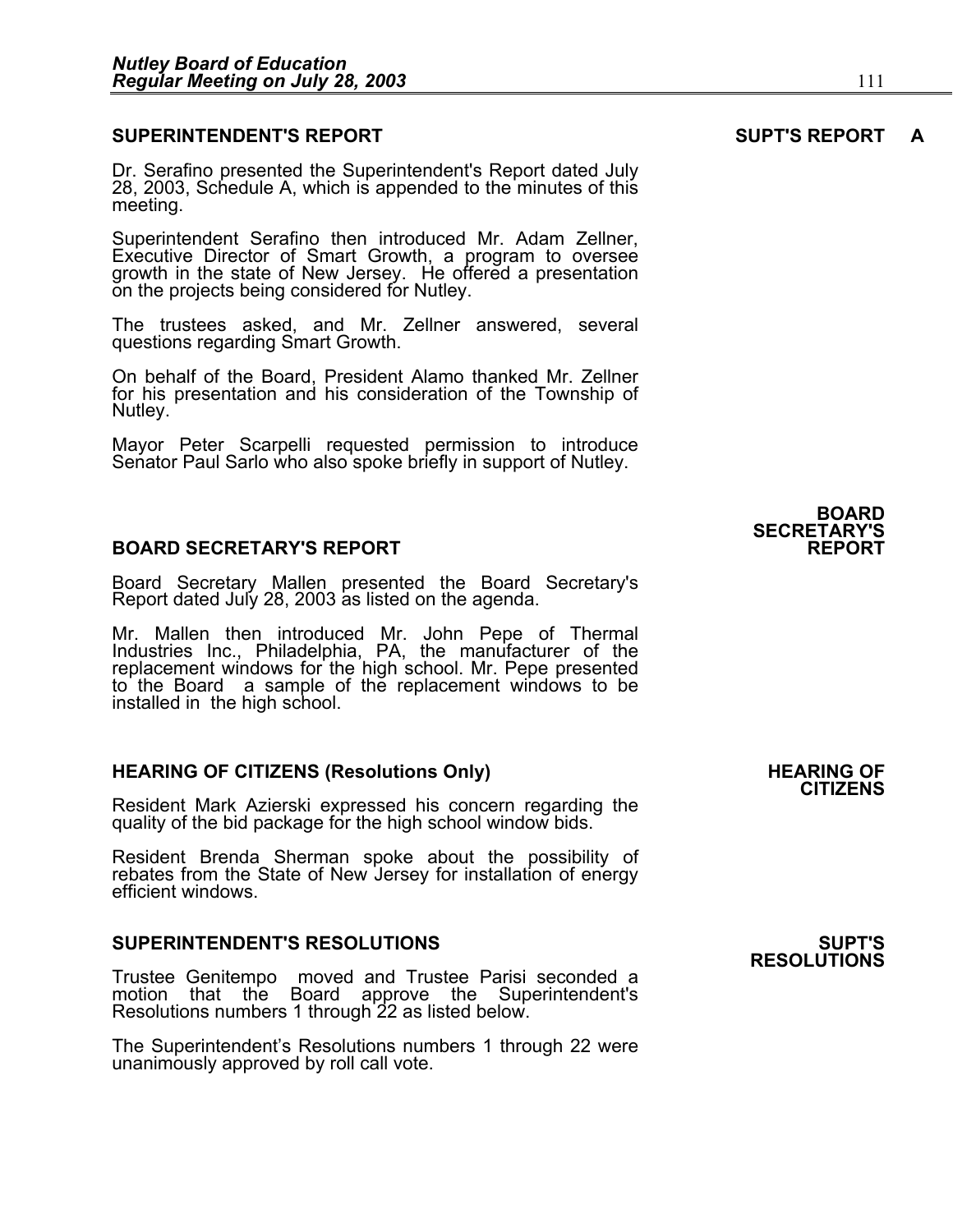### **1. RESIGNATIONS - Athletics**

BE IT RESOLVED that the Board of Education approves the acceptance of the following athletic resignations:

| Michael Christadore | -Assistant Football Coach |
|---------------------|---------------------------|
| <b>Frank DeMaio</b> | -Assistant Football Coach |

### 2. AMENDING APPOINTMENT - (Addendum) Professional Staff

BE IT RESOLVED that the Board of Education approves the amending of the resolution, approved at the June 23, 2003 Board Meeting, to reflect a change in salary for the personnel listed below. Upon conclusion of salary negot salary will be adjusted in accordance with the 2003-04<br>Teachers' Salary Guide.

Pamela Maggiano \$18,878 (p/t .5) Lynn Sorrentino \$18,878 (p/t .5)

### 3. **AMENDING APPOINTMENT - Non-Tenured Staff**

BE IT RESOLVED that the Board of Education approves the<br>amending of the resolution, approved at the June 23, 2003<br>Board Meeting, to reflect a change in status for the personnel listed below. Upon conclusion of salary negotiations, the<br>salary will be adjusted in accordance with the 2003-04 Teachers' Salary Guide.

Dolores Contreras - from .6 to full - \$42,621 Lenore DeLorenzo - from .5 to full - \$39,727

### 4. **AMENDING APPOINTMENT – Professional Staff**

BE IT RESOLVED that the Board of Education approves the<br>amending of the resolution, approved at the June 23, 2003<br>Board Meeting, to reflect a change in the full-time status of<br>Mrs. Jennifer Farro to part-time at a salary o

#### **5. AMENDING RESOLUTION - APPOINTMENTS Basic Skills Summer Enrichment Program/ SPECIAL ED Special Education Summer Program**

BE IT RESOLVED that the Board of Education approves the amending of the resolutions, approved at the June 23, 2003 Board Meeting, to reflect the following changes:

**AMEND APPOINT<br>BASIC SKILLS/<br>SPECIAL ED** 

## **RESIGNATIONS**

**AMENDING PROF STAFF** 

 **AMENDING NON-TENURED** 

> **AMENDING APPOINT**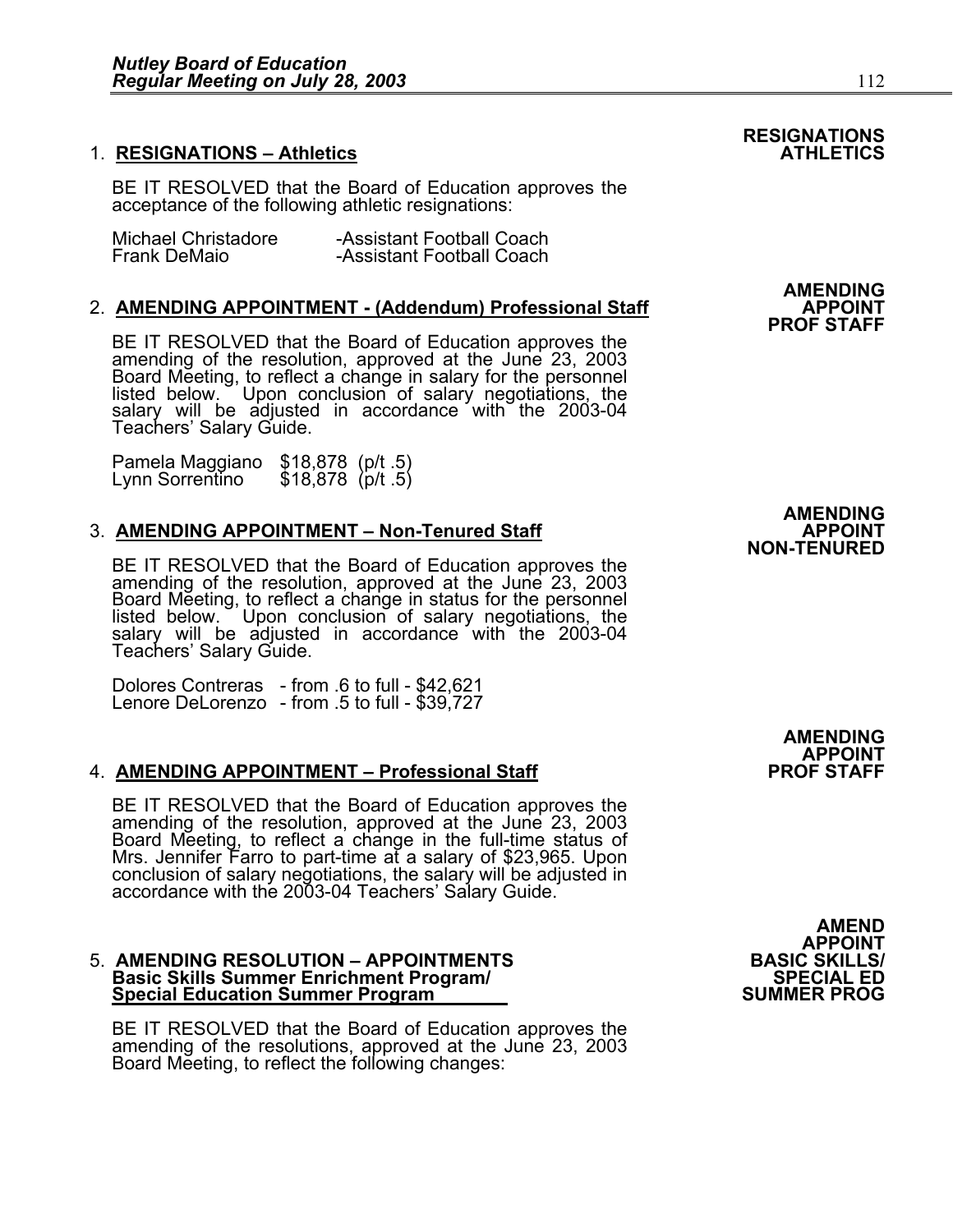### Basic Skills Summer Enrichment Program:

|      | Delete: Layne Vicidomini - | Aide |
|------|----------------------------|------|
| Add: | Michael Alfaro             | Aide |

### Special Education Summer Program

Delete: Melissa Rosamilia - Hourly Aide<br>Add: Barbara Sarno - Hourly Aide Barbara Sarno - Hourly Aide

### 6. **APPOINTMENTS – Professional Staff APPOINT**

BE IT RESOLVED that the Board of Education approves the appointments of the personnel listed below for the 2003-04 school year, effective September 1, 2003 in accordance with the 2002-03 Teachers' Salary Guide. Upon conclusion of salary negotiations, the salary will be adjusted in accordance with the 2003-04 Teachers' Salary Guide:

| <b>NAME</b>                                     | <b>DEGREE</b>        | <b>STEP</b> | <b>SALARY</b>                                                     |
|-------------------------------------------------|----------------------|-------------|-------------------------------------------------------------------|
| Abigail Bergen<br>Julie Caruso<br>Jaimie Giglio | B.A.<br>B.A.<br>B.A. | 9<br>6      | \$43,008<br>18,878 (p/t .5)<br>18,878 (p/t .5)<br>18,878 (p/t .5) |
| Jessica Jernick                                 | B.A.                 | 6           |                                                                   |

### 7. **APPOINTMENT – Nutley Board of Education School EXTENDED DAY Age Extended Day Summer Program – 2003 SUMMER PROG**

BE IT RESOLVED that the Board of Education approves the appointment of Virginia Reilly, nurse, for the Nutley Board of Education School Age Extended Day Summer Program at the hourly rate of \$22.00

### 8. **APPOINTMENTS - Athletics**

BE IT RESOLVED that the Board of Education approves the athletic appointments listed below for the 2003-04 school year<br>on the salary guide at the classification and step as indicated<br>in accordance with the 2002-03 Coaches Salary Guide. Upon in accordance with the 2002-03 Coaches Salary Guide. Upon conclusion of negotiations the salary will be adjusted in accordance with the 2003-04 Coaches Salary Guide.

| <b>Sport</b>                                                        | Name                            | <b>Step</b>   | Salary            |                |
|---------------------------------------------------------------------|---------------------------------|---------------|-------------------|----------------|
| <b>VOLLEYBALL</b><br><b>Head Coach</b><br><b>Assistant Coach</b>    | Daria LaConte<br>Ralph La Conte |               | $$4,245$<br>3,114 |                |
| <b>FOOTBALL</b><br><b>Assistant Coach</b><br><b>Assistant Coach</b> | Joseph Piro<br>Eric Puzio       | $\frac{3}{2}$ | 5,261<br>5,038    | <b>APPOINT</b> |

### 9. **APPOINTMENTS – Permanent Unassigned Substitutes UNASSIGNED SUBS**

**PROF STAFF** 

# **APPOINT<br>EXTENDED DAY**

**APPOINT** 

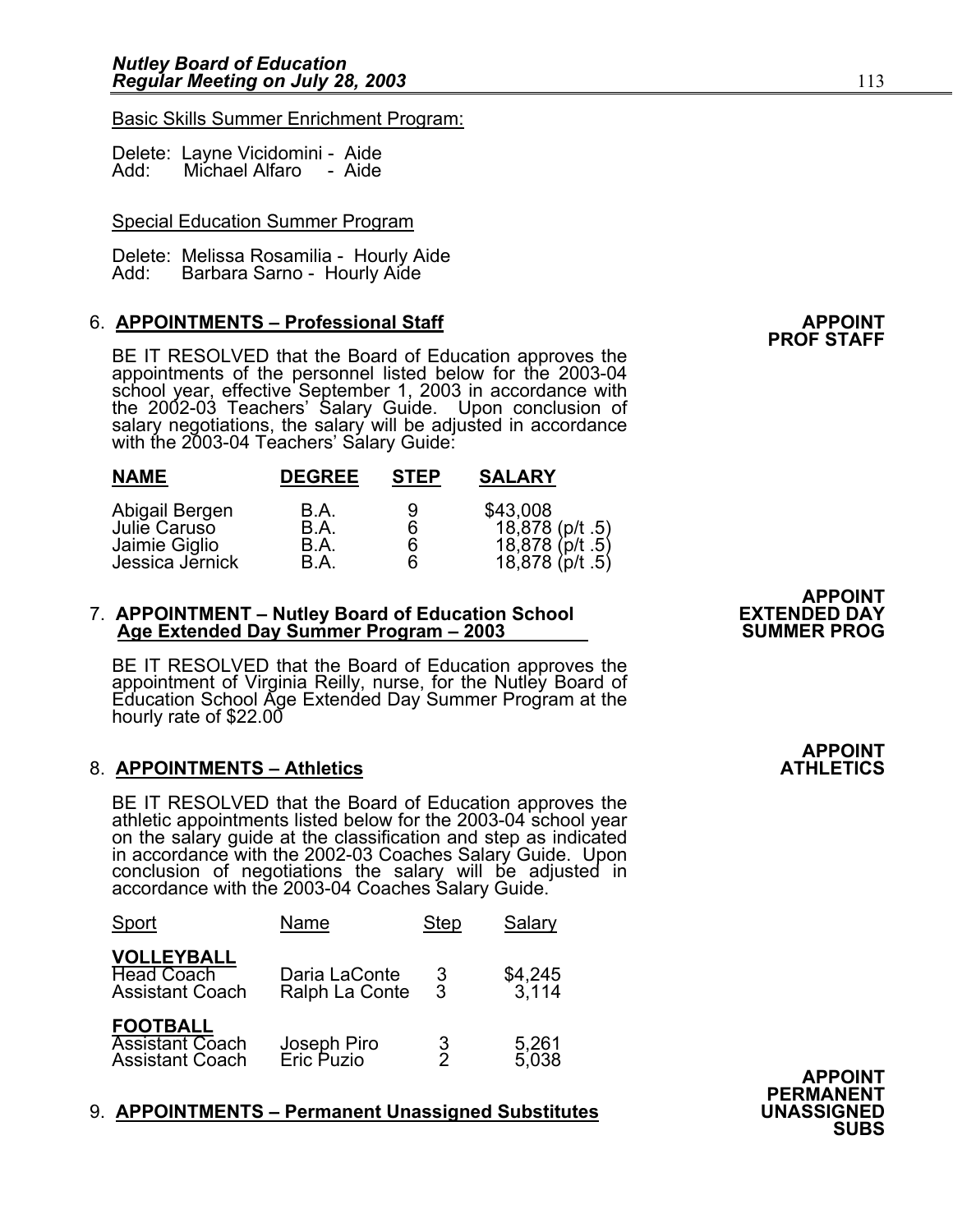BE IT RESOLVED that the Board of Education approves the appointments of the following permanent unassigned substitutes for the 2003-04 school year at the rate of \$78 per day and fringe benefits which include State Health B and dental plans:

Suzanne Baker Laura Bomberger Tara Castellano Dana D'Ambola Robin DeLorenzo Roxanne DeBiase Emanuela Fierro Nicole Fredricks Caryn Kronen Denise Mazza Michael McQuade Lisa Vallo Stephanie Zaros

BE IT FURTHER RESOLVED that these candidates met the district's requirements for the permanent unassigned substitute position which includes the possession of a County Substitute teaching certificate.

### 10. **REAPPOINTMENTS – Instructional Aides**

BE IT RESOLVED that the Board of Education approves the reappointment of the Instructional Aides, listed on the attached Schedule B for the 2003-04 school year. Upon conclusion of negotiations, the salary will be adjusted in accordance with the 2003-04 Secretarial Salary Guide.

### 11. **REAPPOINTMENTS – Part-time School Aides**

BE IT RESOLVED that the Board of Education approves the reappointment of the part-time aides, listed on the attached Schedule C for the 2003-04 school year, at the hourly rate<br>established by the Board of Education.

### 12. **EXTRA COMPENSATION COMP**

BE IT RESOLVED that the Board of Education approves that the following personnel be paid extra compensation in the amounts indicated for services rendered:

#### **PAYMENT FOR GUIDANCE COUNSELORS – SUMMER – 2003**

High School – June 25 and 26, 2003

| Kathryn Comune   | \$842.20 |
|------------------|----------|
| James Mauro      | 860.92   |
| Susan Scerbo     | 860.92   |
| MaryFran Simmons | 793.44   |

**REAPPOINT C** 

**EXTRA**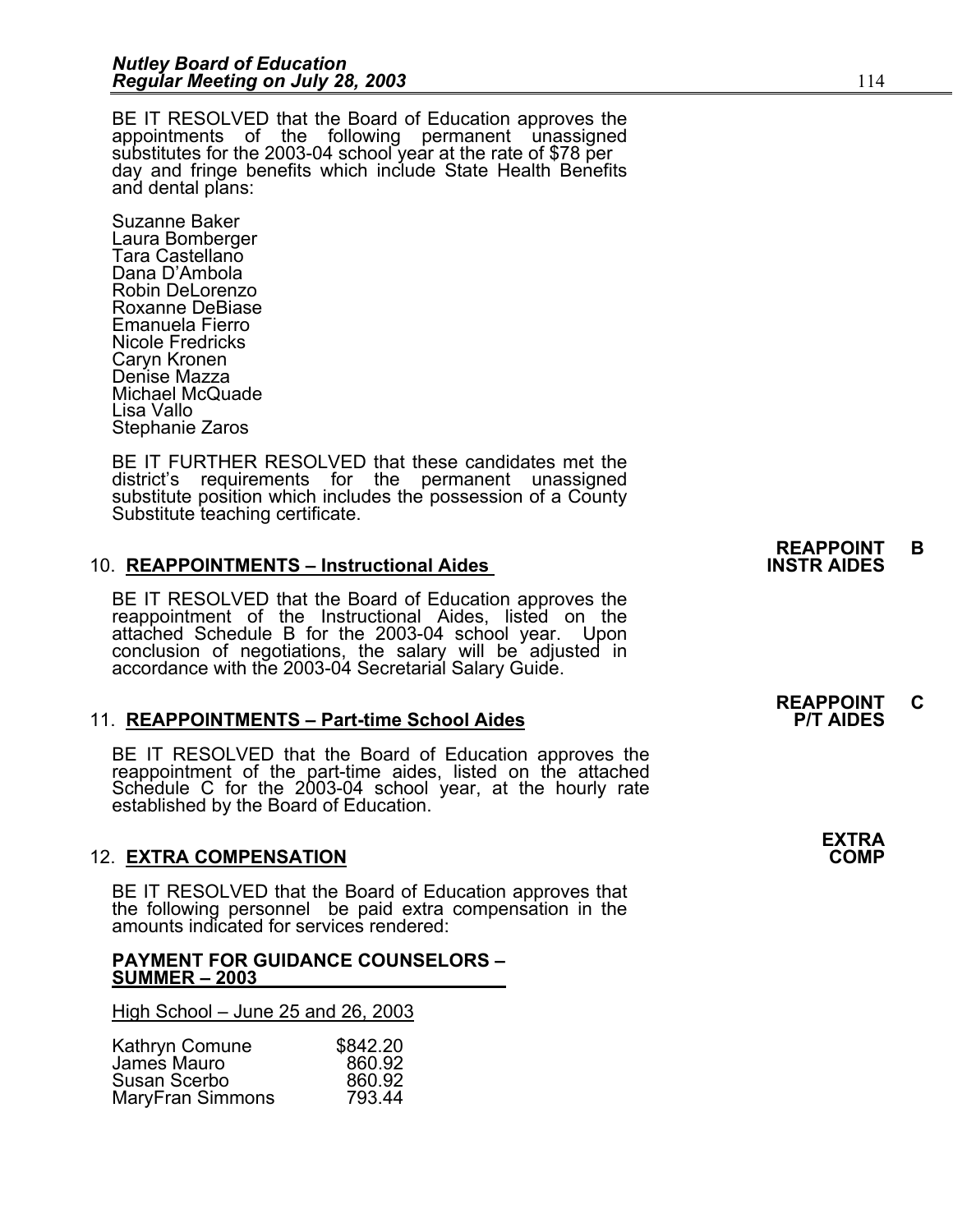### Franklin School – June 25 and 30, 2003

| James Cummings        | 860.92 |
|-----------------------|--------|
| <b>Sherrie Tolvie</b> | 566.16 |

### **PAYMENT - CPR TRAINING CLASSES June 10-12, 2003**

| <b>Katherine Flannery</b> | \$67.56 |
|---------------------------|---------|
|---------------------------|---------|

#### **PAYMENT - MUSIC EVENING HOURS 2002-03 School Year**

| Kathleen Bimbi                   | \$69.28         |
|----------------------------------|-----------------|
| Annmarie Carollo                 | 233.82          |
| Peter D'Angelo<br>Bruce Phillips | 207.84<br>69.28 |
|                                  |                 |

### **PAYMENT – EXTRA-CURRICULAR ACTIVITIES (Clubs) – 2002-03 School Year**

| Name                                      | School           | Club                 | Amount             |
|-------------------------------------------|------------------|----------------------|--------------------|
| <b>Heather McGovern</b><br>Marcy McKenzie | Yantacaw Crochet | Yantacaw Needlepoint | \$251.50<br>251.50 |

#### **PAYMENT – RIGHT-TO-KNOW MEETING May 29, 2003**

| George Ackerman<br>Kent Bania        | \$96.80<br>69.28 |
|--------------------------------------|------------------|
| Donald Baumann                       | 69.28            |
| Joseph Bertuzzi<br>Robyn Burns       | 69.28<br>69.28   |
| <b>Hillary Hill</b>                  | 69.28            |
| Paula Kasner                         | 69.28            |
| Eleni Koukoularis<br>Anne Laudadio   | 69.28<br>69.28   |
| <b>Frank Libert</b>                  | 69.28            |
| Laura Love                           | 69.28            |
| Lisa Maniscalco                      | 69.28<br>69.28   |
| Jeanne Neilley<br><b>Carl Ohlson</b> | 69.28            |
| Mary Pagana                          | 69.28            |
| <b>Andrew Retz</b>                   | 69.28            |
| Michele Rizzi<br>Louis SanGiovanni   | 69.28<br>69.28   |
|                                      |                  |

### **CENTRAL DETENTION COVERAGE – June, 2003**

High School

I AnneMarie Kowalski \$131.39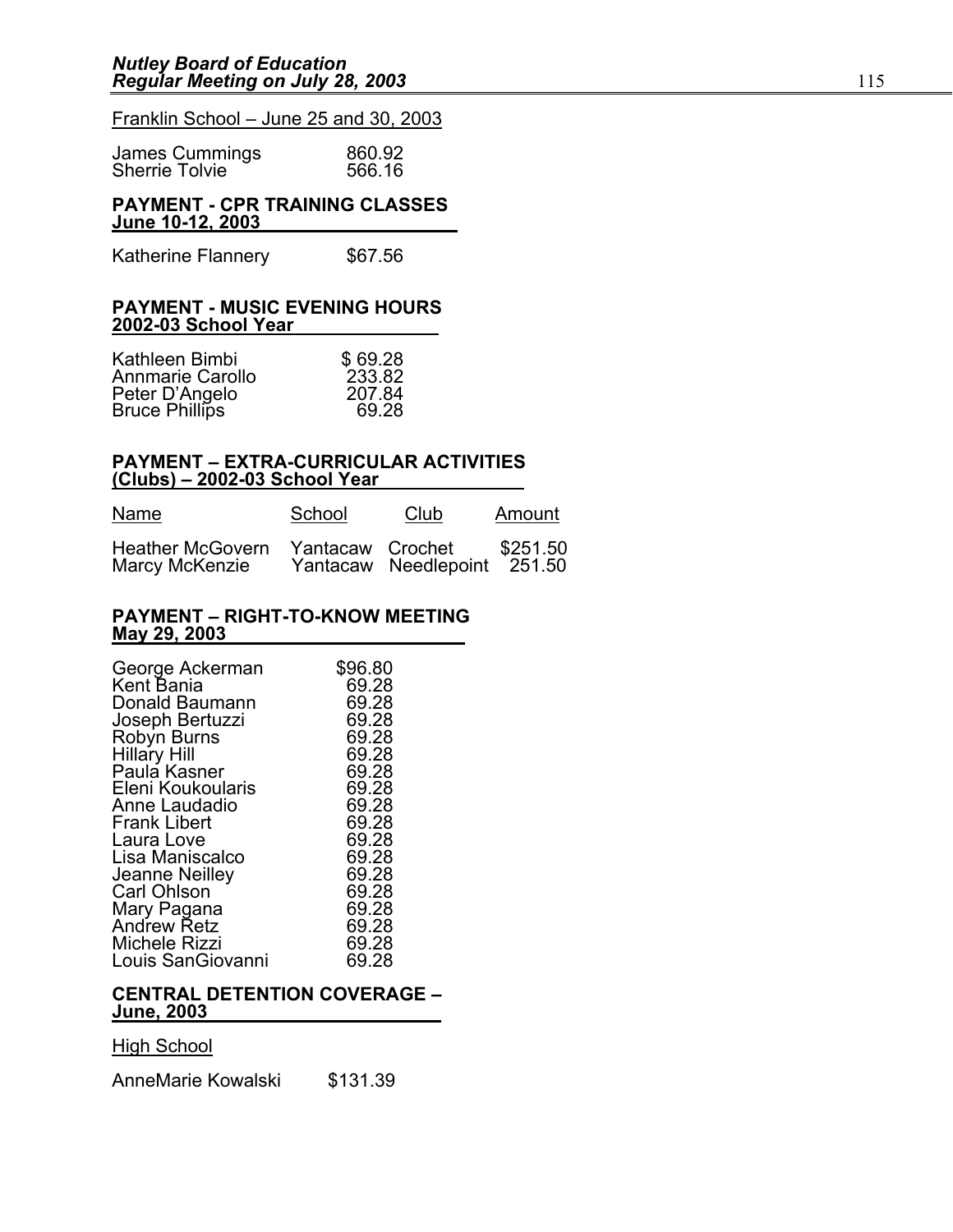Franklin School

| Joseph Cappello   | 112.62 |
|-------------------|--------|
| Louis Manganiello | 18.77  |
| Luann Zullo       | 56.31  |

### **SATURDAY MORNING SUSPENSIONS – June, 2003**

High School

٦ AnneMarie Kowalski \$156.90

### Franklin School

Becky Pandolfi 156.90

### 13. **EXTENDED SCHOOL YEAR PROGRAM - SUMMER 2003**

BE IT RESOLVED that the Board of Education approves the<br>Extended School Year Program, listed on the attached Schedule D, for the summer of 2003.

## 14. **PLACEMENT OF OUT-OF-DISTRICT SPECIAL EDUCATION SPECIAL ED STUDENT (Summer Program 2003 – July 1-29, 2003) STUDENT**

BE IT RESOLVED that the Board of Education approves the placement of an out-of-district special education student from the following classification for the summer program 2003:

| <b>District</b> | <b>Students</b> | Classification Tuition |                  |
|-----------------|-----------------|------------------------|------------------|
|                 |                 |                        |                  |
| East Newark     |                 | MD                     | \$53.00 per diem |

### **15. TRANSFER OF PERSONNEL**

BE IT RESOLVED that the Board of Education approves, upon recommendation of the Superintendent of Schools, the following transfers:

| Name                                                                           | From                                                        | 10                                                 |
|--------------------------------------------------------------------------------|-------------------------------------------------------------|----------------------------------------------------|
| Lenore DeLorenzo<br>Antoinette Frannicola<br>Lisa Palestina<br>Lawrence Tuorto | Spring Garden<br>Washington<br>Spring Garden<br>High School | Washington<br>Spring Garden<br>Lincoln<br>Franklin |

## **TRANSFER**

**EXTENDED D SCHOOL YR** 

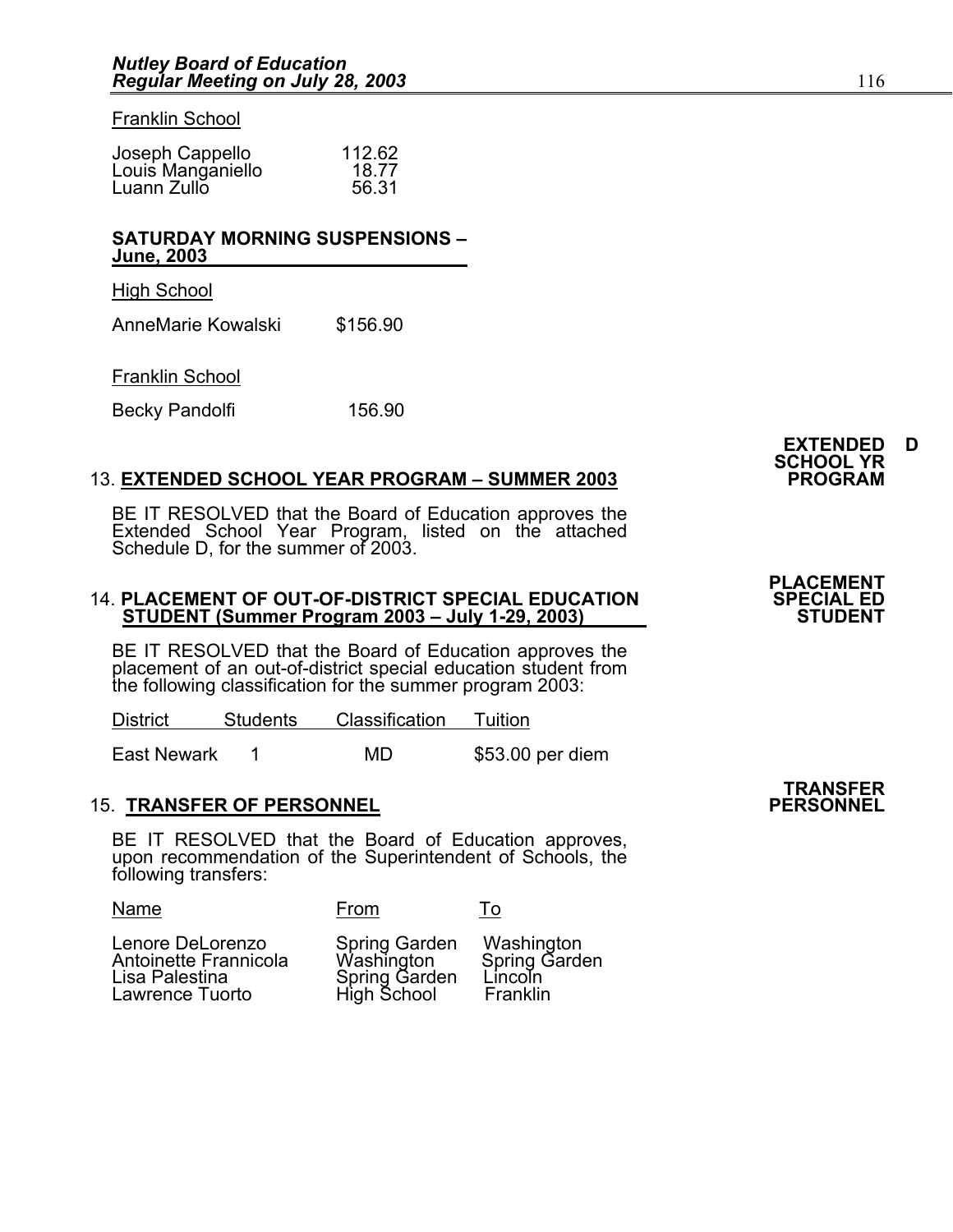### 16. **APPROVAL OF PROBATIONARY BUS DRIVERS**

BE IT RESOLVED that the Board of Education approves the<br>appointment of Joseph Pugliese and Maria Spina as probationary bus drivers for the 90-day probationary period<br>from September 1, 2003 to November 30, 2003 at the hourly rate on the existing salary guide.

## 17. **ESTABLISHING HOURLY RATES FOR PART-TIME P/T SCHOOL SCHOOL AIDES - 2003-04 SCHOOL YEAR AIDES**

BE IT RESOLVED that the Board of Education approves the following hourly rates be paid to part-time school aides for the 2003-04 school year:

Step 1 - \$12.00<br>Step 2- \$12.70 Step  $2-$ 

### 18. **APPROVAL OF SUBSTITUTE RATES 2003-04 SCHOOL YEAR**

BE IT RESOLVED that the Board of Education approves the substitute rates for the 2003-04 school year as per attached Schedule E.

BE IT FURTHER RESOLVED that the Board approves a rate of \$25 per hour for Homebound Instruction for the 2003-04 school year.

### 19. **APPROVAL OF RATES FOR THE EXTENDED DAY RATES PROGRAM FOR THE 2003-04 SCHOOL YEAR EXTENDED DAY**

BE IT RESOLVED that the Board of Education approves the following pay rates for the Nutley Board of Education Extended Day Program for the 2003-04 school year:

### **Hourly Rate**

| Child Care Supervisors (p/t) | \$28.00            |
|------------------------------|--------------------|
| Child Care Teachers (p/t)    |                    |
| Step 1<br>Step 2             | \$21.00<br>\$23.00 |
| Child Care Nurse (p/t)       | \$23.00            |
| Child Care Aides (p/t)       |                    |
| Step 1<br>Step 2             | \$10.50<br>\$12.60 |

**HOURLY RATES** 

# **APPROVE**

# **APPROVE**

## **APPROVE**

**ESTABLISH**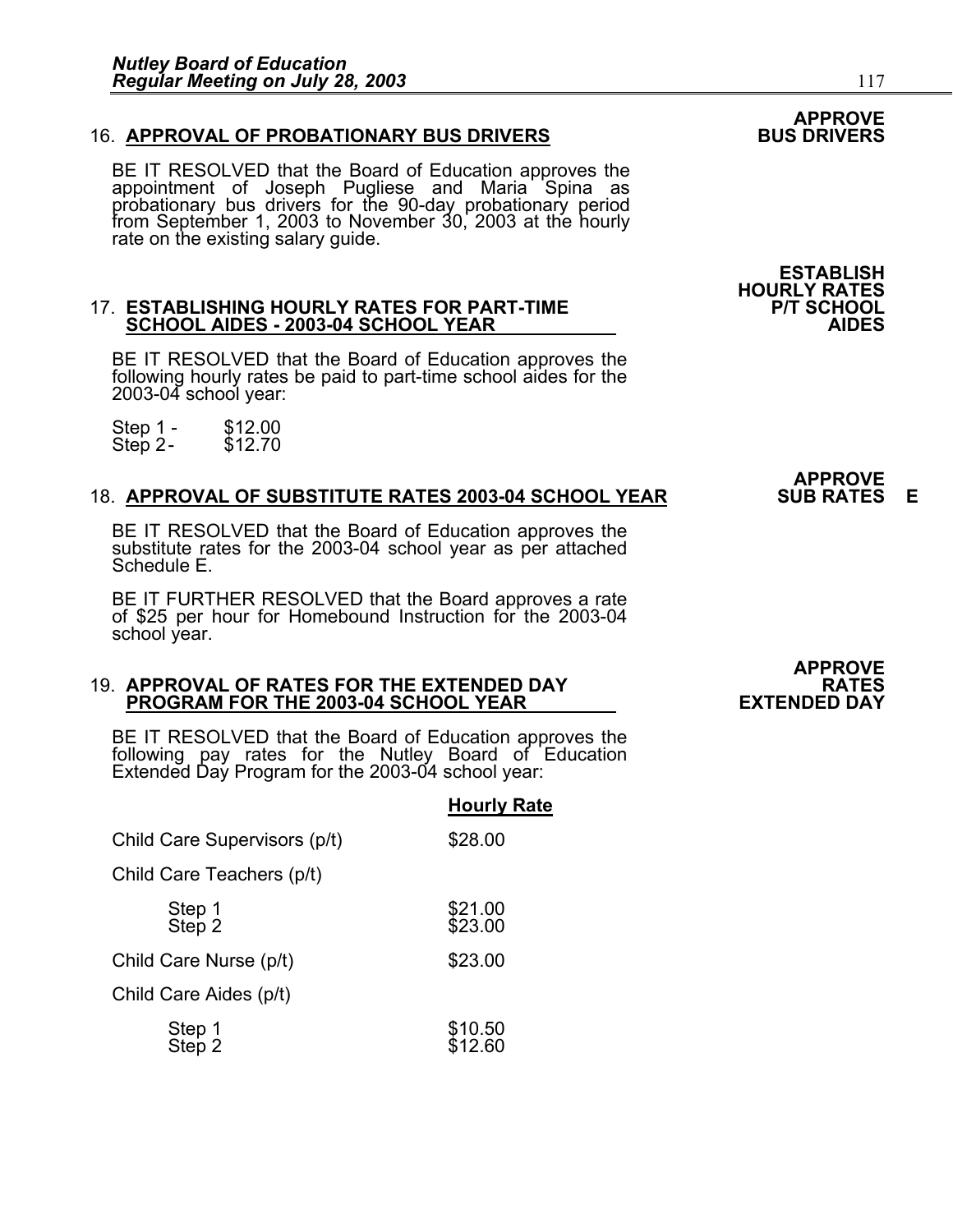### 20. **APPOINTMENT - SECRETARY/BOOKKEEPER SEC/BOOK**

BE IT RESOLVED that the Board of Education approves the appointment of Rosemary Griesbach as a Secretary/Bookkeeper for the School Age Extended Day Child Care Program for the 2003-04 school year, effective September 1, 2003 to June 30, 2004 at the annual salary of \$23,781.

### 21. **REAPPOINTMENT - DIRECTOR - EXTENDED DAY CHILD EXTENDED DAY CARE PROGRAM**

BE IT RESOLVED that the Board of Education approves the reappointment of Maria Cervasio as Director for the School Age Extended Day Child Care Program for the 2003-04 school year, effective July 1, 2003 to June 30, 2004 at the annual salary of \$60,669.

### 22. **BUILDINGS & GROUNDS SUBSTITUTES SUBS**

BE IT RESOLVED that the Board of Education approves the following buildings and grounds substitutes for the 2003-04 school year:

Michael Finkelstein Gerard Guarino Russell Sohlgren Gerard Vecchio

### **23. APPOINTMENT - SECRETARY**

Trustee Restaino moved and Trustee Casale seconded a motion that the Board approve the following Superintendent's Resolution. Upon being put to a roll call vote, Resolution 23 was unanimously approved by the Board.

BE IT RESOLVED that the Board of Education approves the appointment of Mrs. JoAnn Luzzi as a Group I, twelve-month secretary for the 2003-04 school year, effective August 1, 2003 at the annual salary of \$35,744 (1-15) (prorated), which<br>is in accordance with the 2002-03 Secretarial Salary Guide.<br>Upon conclusion of negotiations, the salary and step will be Upon conclusion of negotiations, the salary and step will be adjusted in accordance with the 2003-04 Secretarial Salary Guide.

### 24. **APPOINTMENTS - Instructional Aides INSTRUCT AIDE**

Trustee Parisi moved and Trustee Genitempo seconded a motion that the Board approve the following Superintendent's

## **APPOINT**

**REAPPOINT DIRECTOR** 

**B&G**

**APPOINT** 

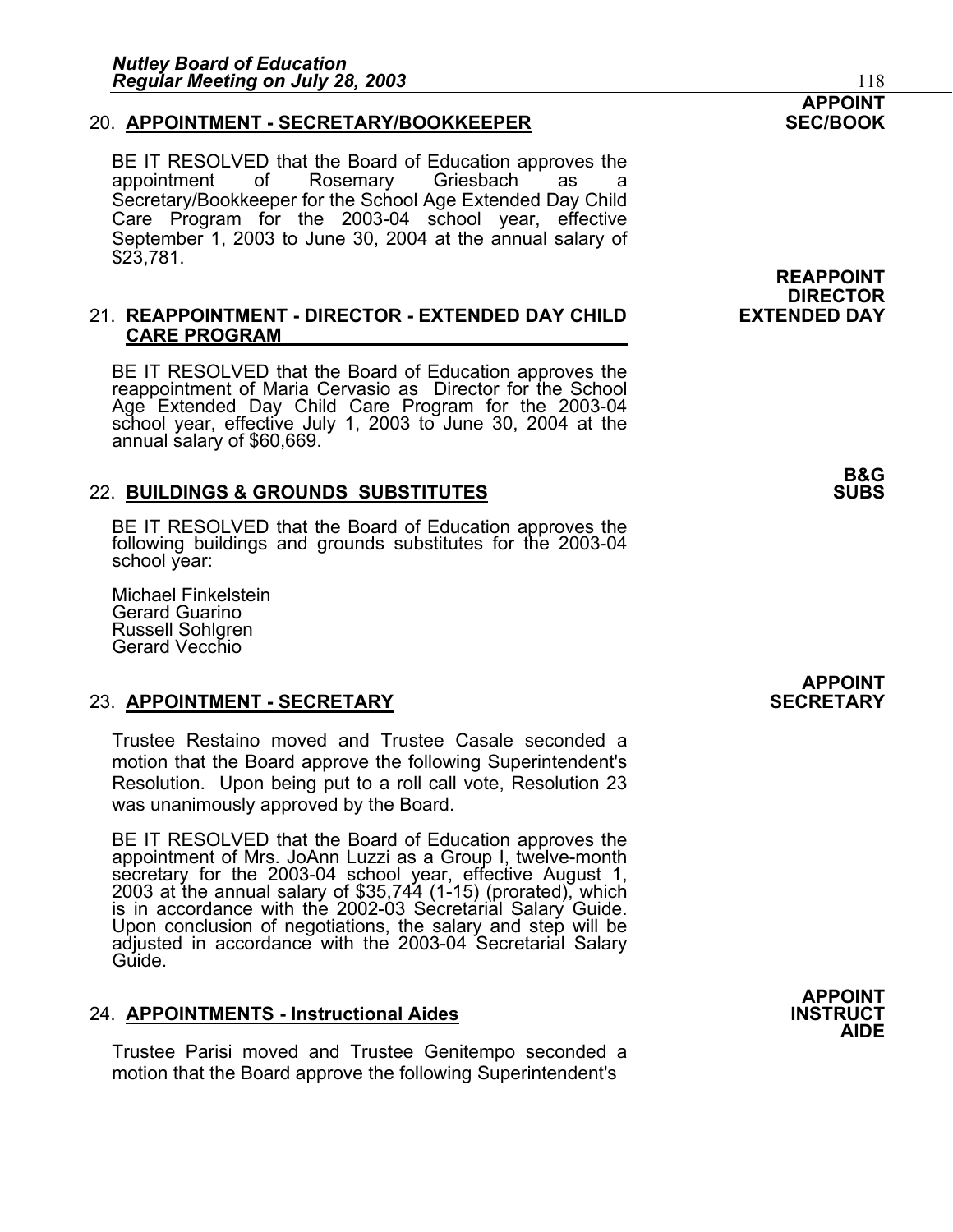Resolution. Upon being put to a roll call vote, Resolution 24 was unanimously approved by the Board.

BE IT RESOLVED that the Board of Education approves the appointment of the instructional aides listed below for the 2003-04 school year, effective September 1, 2003. Upon<br>conclusion of negotiations, the salary will be adjusted in<br>accordance with the 2003-04 Secretarial Salary Guide.

| Name                                  | Step | Salary               |
|---------------------------------------|------|----------------------|
| Mary Carment<br>Jacqueline Russonella |      | \$15,759<br>\$15,759 |

### 25. **APPOINTMENTS - Part-Time Aides**

Trustee Genitempo moved and Trustee Parisi seconded a motion that the Board approve the following Superintendent's Resolution. Upon being put to a roll call vote, Resolution 25 was unanimously approved by the Board.

BE IT RESOLVED that the Board of Education approves the appointment of the part-time aides listed below for the 2003-04 school year, effective September 1, 2003, at the salaries indicated in accordance with the hourly rate established by the Board of Education:

| Name                                           | Step | <b>Hourly Rate</b> |
|------------------------------------------------|------|--------------------|
| Marie Conforti<br><b>Francine Lambroschino</b> |      | \$12.00<br>\$12.00 |

### 26. WITHHOLDING OF INCREMENT - Teacher

Trustee Viola moved and Trustee Restaino seconded a motion that the Board approve the following Superintendent's Resolution. Upon being put to a roll call vote, Resolution 26 was unanimously approved by the Board.

BE IT RESOLVED that the Board of Education, upon the recommendation of the Superintendent of Schools, approves the withholding of the 2003-04 salary increment of Mr. Lawrence Tuorto.

### **BOARD SECRETARY'S RESOLUTIONS** SECRETARY'S

Trustee Olivo moved and Trustee Casale seconded a motion that the Board approve the Board Secretary's Resolutions numbers 1 through 12 as listed below. Upon being put to a roll call vote the resolutions were unanimously approved with

 **BOARD RESOLUTIONS** 

**WITHHOLDING**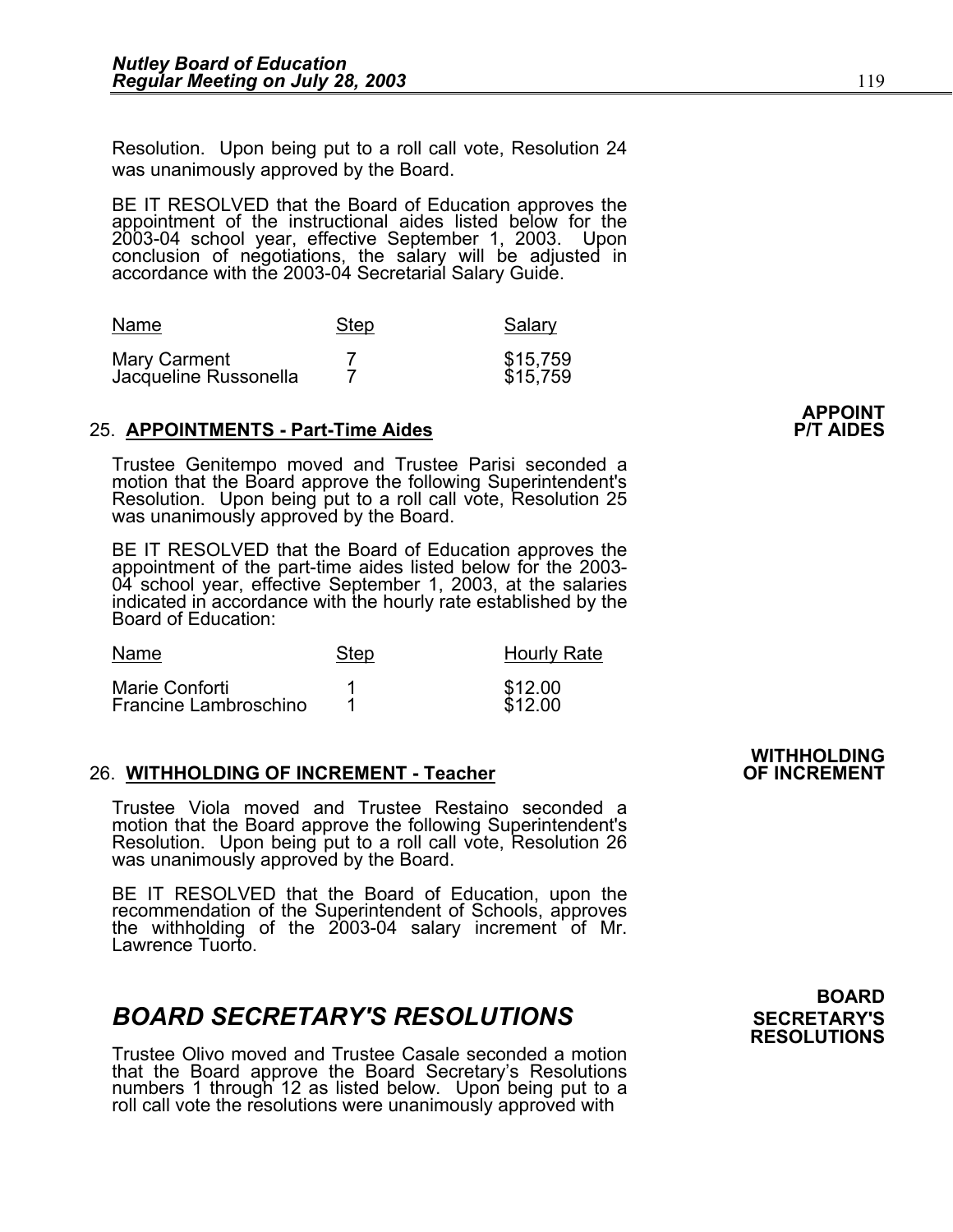the following exceptions: Trustee Genitempo abstaining on check numbers 060091 and 060132.

### 1. **SECRETARY & TREASURER'S REPORT**

BE IT RESOLVED that the Board of Education acknowledges and accepts the reports of the Board Secretary (Appendix A) and Treasurer of School Monies (Appendix B) for the period ending June 30, 2003.

### 2. CERTIFICATION OF MAJOR ACCOUNT FUND STATUS

BE IT RESOLVED that pursuant to NJAC 6:20-2.13 (e), the Nutley Board of Education certifies that as of June 30, 2003, after review of the Secretary's monthly financial report (Appropriations section) and upon consultation with the appropriate district officials, to the best of its knowledge no major account or fund has been over-expended in violation of NJAC 6:20-2.13(b) and that sufficient funds are available to meet the district's financial obligations for the remainder of the fiscal year. (Major accounts are General Fund and Debt Service.)

### 3. **BILLS AND MANDATORY PAYMENTS MANDATORY C PAYMENTS**

BE IT RESOLVED that the Board of Education approves the payment of bills and mandatory payments dated July 28, 2003 in the total amount of \$2,023,208.64 (Appendix C).

### 4. **REQUESTS FOR USE OF SCHOOL BUILDINGS AND USE OF BUILDINGS D GROUNDS AND GROUNDS**

BE IT RESOLVED that the Board of Education approves the requests for the use of school buildings and grounds (Appendix D), that conform to the rules and regulations set by the Board of Education.

5. **TRANSFER SCHEDULE**<br>**BE IT RESOLVED that the Board of Education approves, in SCHEDULE**<br>**BE IT RESOLVED that the Board of Education approves, in** BE IT RESOLVED that the Board of Education approves, in compliance with N.J.A.C. 9:20-2, the transfers in the 2002-03 budget per Transfer Schedule #12 dated July 28, 2003 in the<br>amount of \$495,647.66 as appended (Appendix E).

### 6. **TRANSPORTATION CONTRACT CONTRACT**

BE IT RESOLVED that the Board of Education approves a transportation contract, #1PAR, with a parent to provide transportation for one special education student from Nutley to the Bleshman School, Paramus, NJ effective September 1, 2003

**SECY. & TREAS. A<br>REPORTS B** 

 **CERTIFICATION FUND STATUS** 



**TRANS<br>CONTRACT**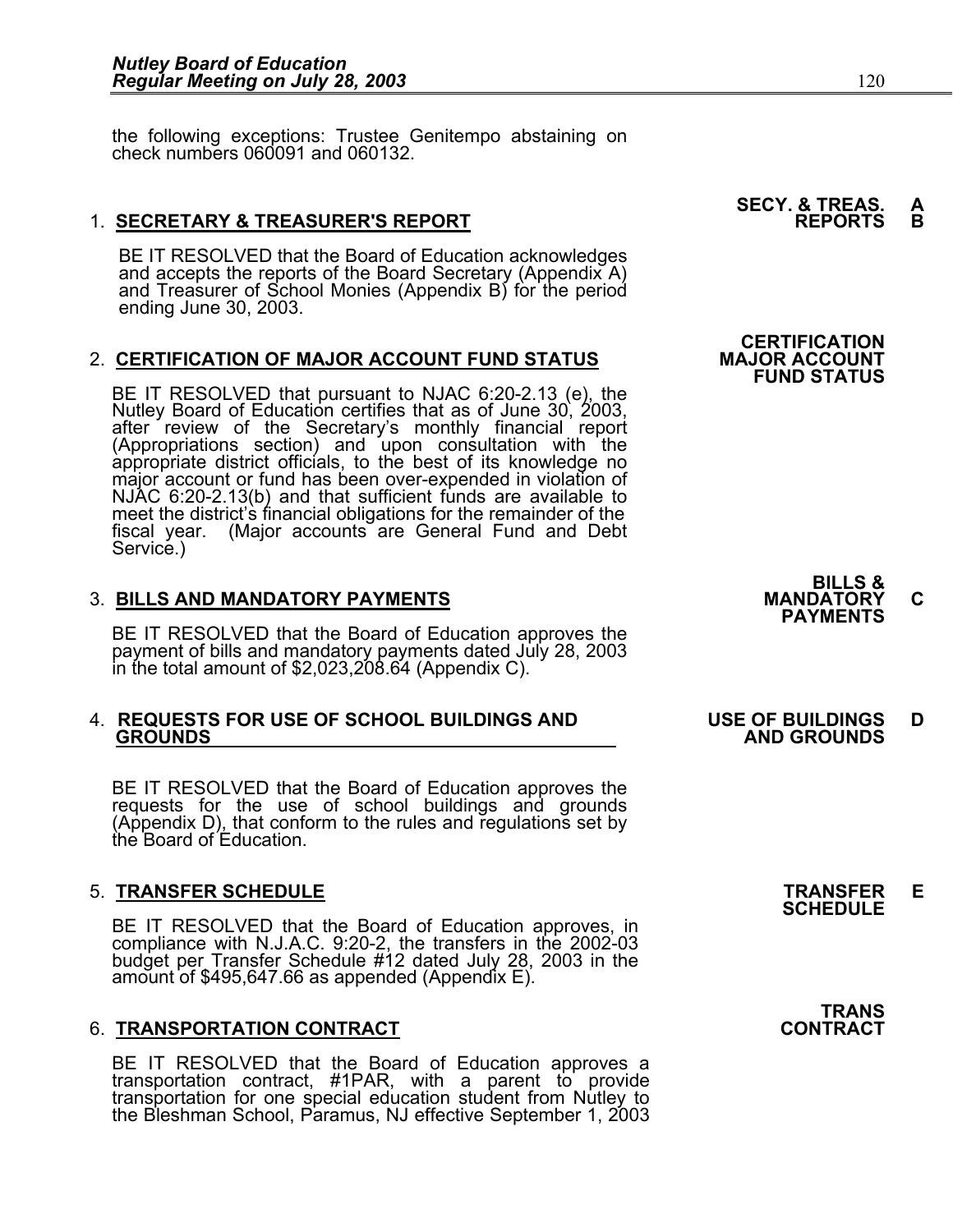through June 30, 2004 at a per diem cost of \$28.50. (Subject to approval of the County Superintendent of Schools).

### 7. **JOINT TRANSPORTATION AGREEMENT TRANS**

BE IT RESOLVED that the Board of Education approves the following Joint Transportation Agreement with the Bloomfield Board of Education to provide transportation for special education students from Bloomfield to the following schools,

effective September 1, 2003 through June 30, 2004. (Subject to approval of the County Superintendent of Schools.)

| RT# | # OF<br><b>STUDENTS</b> | <b>SCHOOL</b>                         | COST PER DIEM<br>PER CHILD |
|-----|-------------------------|---------------------------------------|----------------------------|
| 9   | 3                       | Children's Institute<br>Verona        | \$42.00                    |
| 9   | 12                      | <b>Vocational School</b>              | \$111.00                   |
| 13  | 2                       | Allegro School<br>Cedar Knolls        | \$69.00                    |
| 14  |                         | <b>Midland School</b><br>North Branch | \$116.00                   |

An additional charge of \$10 per diem will be added for each additional student on an established route.

### 8. **JOINT TRANSPORTATION AGREEMENT**

BE IT RESOLVED that the Board of Education approves a Joint Transportation Agreement with the East Newark Board of Education to provide transportation for one special education<br>student from East Newark to Spring Garden School, Nutley, NJ on Nutley bus route #1, effective September 1, 2003 through<br>June 30, 2004 at a per diem cost of \$62.00. (Subject to approval<br>of the County Superintendent of Schools).

An additional charge of \$10 per diem will be added for each additional student on an established route.

### 9. **THERAPEUTIC SCHOOL FOOD SERVICE AGREEMENT - SCHOOL FOOD SVCS 2003-04 School Year AGREEMENT**

BE IT RESOLVED that the Board of Education approves the Food Service Agreement with the Therapeutic School at Community Health Care Network, Inc., Belleville, NJ for the 2003-04 school year.

**JOINT AGREEMENT**

**THERAPEUTIC**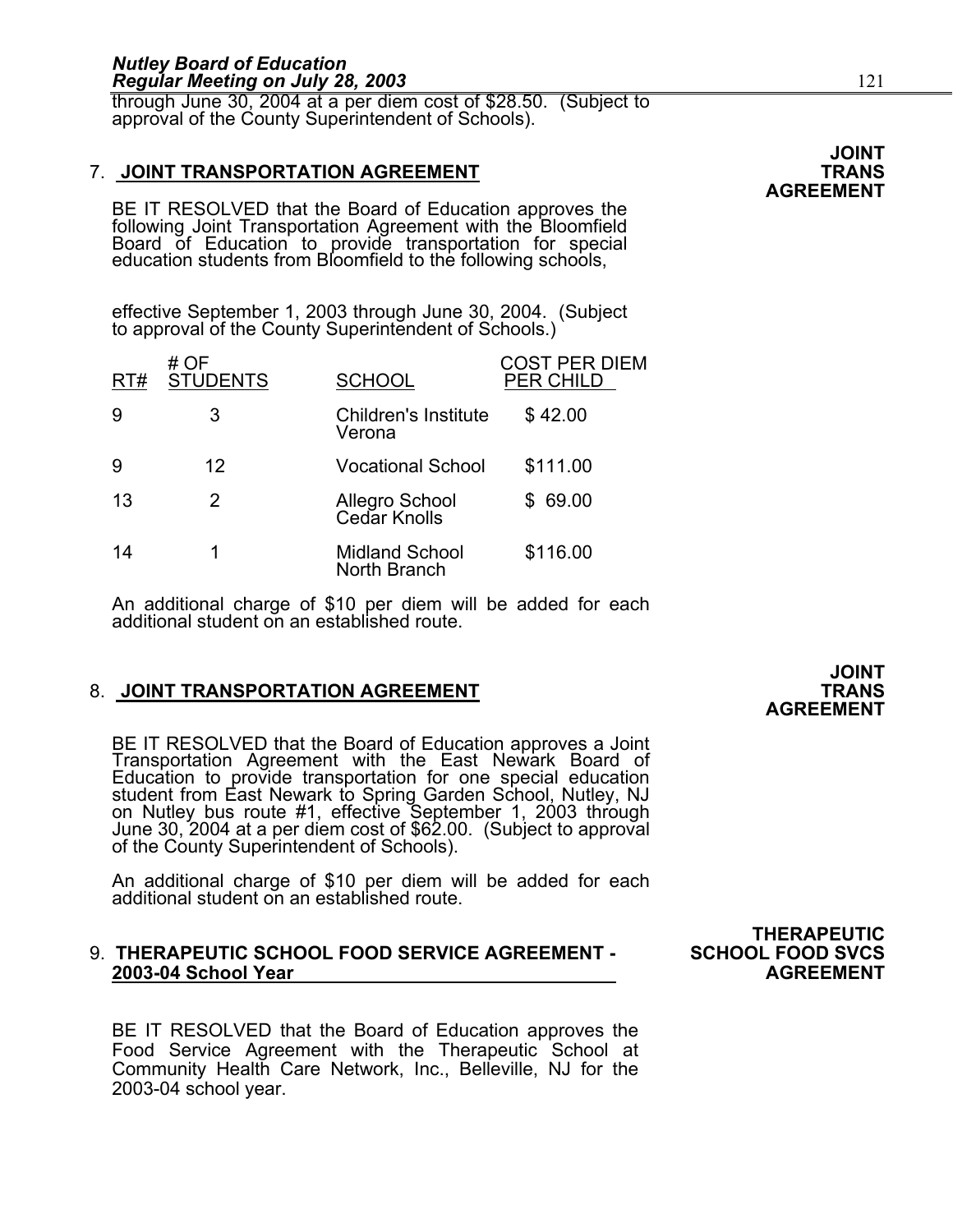### 10. **CAFETERIA PRICES - 2003-04 School Year CAFETERIA PRICES F**

BE IT RESOLVED that the Board of Education approves the cafeteria prices for the 2003-04 school year as per Appendix F.

### 11. **DETAILS OF \$2,923,000 SCHOOL BOND SALE**

BE IT RESOLVED that the Board of Education approves the form and other details of \$2,923,000 school bonds of the Board

of Education of the Township of Nutley in the County of Essex, New Jersey and providing for their sale as per Appendix G.

## 12. APPROVAL OF SUBMISSION OF CONSOLIDATED **NCLB** APPLICATION - No Child Left Behind Act (NCLB) – FY 2004 **APPLICATION**

BE IT RESOLVED that the Board of Education approves the submission of consolidated application for No Child Left Behind Act (NCLB) FY 2004 in the following amounts:

| Title I Part A \$ 227,535 |         |                                         |  |
|---------------------------|---------|-----------------------------------------|--|
| Title II Part A           | 102,243 | (Public - \$98,908 Nonpublic - \$3,335) |  |
| Title II Part D           | 6.454   | $(Public - 5,634 Nonpublic - 820)$      |  |
| Title III                 | 13,936  |                                         |  |
| Title IV                  | 13.947  | (Public - 12,175 Nonpublic - 1,772)     |  |
| Title V                   | 19.239  | (Public - 16,793 Nonpublic - 2,446)     |  |
|                           |         |                                         |  |

\$ 383,354

Trustee Casale moved, Trustee Del Tufo seconded, a motion to table the following resolution and discuss it further at a Special Board Meeting on Monday, August 4, 2003 at 7:00 PM in the Board Conference Room. Upon being put to a roll<br>call vote the motion was unanimously approved.

WHEREAS, bids for the Replacement of Windows at Nutley High School were advertised on June 22, 2003, and

WHEREAS, sealed bids were publicly opened and read aloud on July 21, 2003, at 3:00 p.m. in the office of the Business Administrator/Board Secretary, and

WHEREAS, bids for these windows are listed in the attached analysis, Appendix H, and

WHEREAS, the bid of Levy Construction meets all specifications, and is therefore the lowest responsible bidder,

NOW, THEREFORE, BE IT RESOLVED that the Board of Education, as per the recommendation of architect Lee Heckendorn, approves the award of contract to Levy

**SCHOOL SALE G**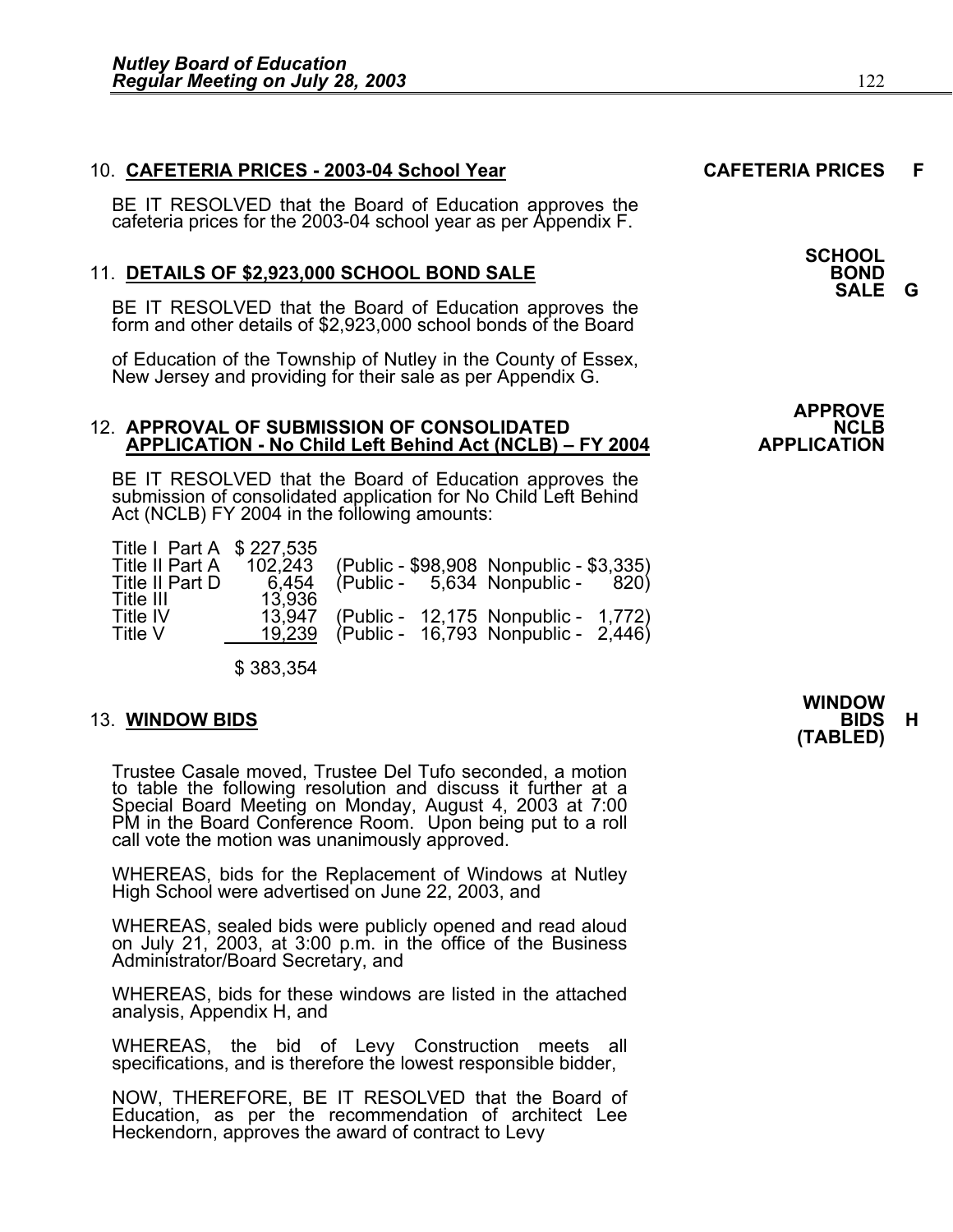Construction, 134 Cuthbert Blvd., Audubon, NJ in the total amount of \$660,800.

### **14. CAPITAL RESERVE ACCOUNT**

Trustee Casale moved and Trustee Restaino seconded a Resolution. Upon being put to a roll call vote, Resolution 14 was unanimously approved by the Board.

BE IT RESOLVED that the Board of Education approves the appropriation of \$50,000 into its Capital Reserve Account from its 2002-03 school year unexpended account balances, and

BE IT FURTHER RESOLVED that the Board of Education also appropriates to its Capital Reserve Account \$15,000 from the Coca-Cola contract revenues for the 2002-03 school year.

### 15. **APPROVAL OF ENERGY AUDIT ENERGY**

Trustee Del Tufo moved and Trustee Genitempo seconded a motion that the Board approve the following Board Secretary's Resolution. Upon being put to a roll call vote, Resolution 15 was unanimously approved by the Board.

BE IT RESOLVED that the Board of Education approves Metro Energy Solutions, West Caldwell, NJ, to perform an energy audit of all school district facilities for the replacement<br>and retrofitting of the district's lighting, and

BE IT FURTHER RESOLVED that this energy audit will be performed at no cost to the Nutley Board of Education.

### **COMMITTEE REPORTS REPORTS**

| <b>Trustee Casale</b>  | - Academic Committee   |
|------------------------|------------------------|
| <b>President Alamo</b> | - Facilities Committee |

### **HEARING OF CITIZENS CITIZENS**

Resident Brenda Sherman spoke about the Board's recent decision to name one of Nutley's schools after Mr. John Walker. She expressed concerns about the divisiveness that is being caused by this controversial decision by the Board.

Hearing no further comments, President Alamo closed this portion of the meeting.



**APPROVE AUDIT** 

### **COMMITTEE**

### **HEARING OF**